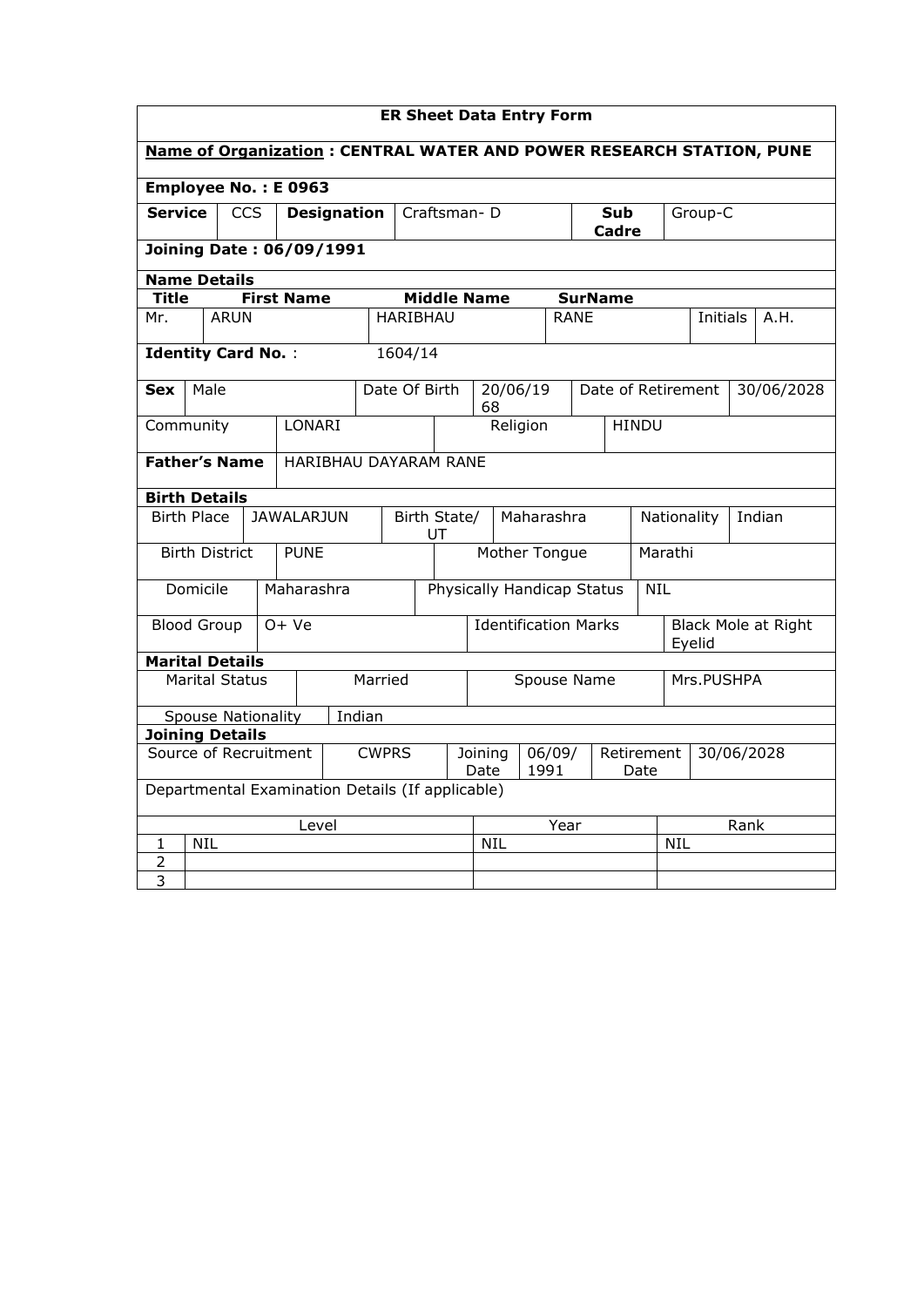| Remarks (if any)            |                  |             |              |              |
|-----------------------------|------------------|-------------|--------------|--------------|
| Languages known             |                  |             |              |              |
|                             | Name of Language | <b>Read</b> | <b>Write</b> | <b>Speak</b> |
| Indian Languages 1<br>Known | Marathi          | Yes         | Yes          | Yes          |
| $\overline{2}$              | Hindi            | Yes         | Yes          | Yes          |
| 3                           | English          | Yes         | Yes          | No           |
| 4                           |                  |             |              |              |
| 5                           |                  |             |              |              |
|                             |                  |             |              |              |
| Foreign Languages           | <b>NIL</b>       |             |              |              |
| Known                       |                  |             |              |              |
| $\overline{2}$              |                  |             |              |              |
| 3                           |                  |             |              |              |

Details of deputation (if applicable)

| Name of the Office | Post held at that<br>time in parent office | Name of post<br>(selected for<br>deputation | Period of deputation |      |  |  |
|--------------------|--------------------------------------------|---------------------------------------------|----------------------|------|--|--|
|                    |                                            |                                             | Since                | From |  |  |
|                    | NIL                                        |                                             |                      |      |  |  |

## Details of Foreign Visit

| SI.<br>No. | Place of Visit | Date of<br>visit | Post held at<br>that time | Whether it<br>is a<br>personal or<br>official visit | Details of visit |
|------------|----------------|------------------|---------------------------|-----------------------------------------------------|------------------|
|            | <b>NIL</b>     |                  |                           |                                                     |                  |

Transfer/Posting Detail (if applicable)

| Place | Period of posting |      |  |  |  |  |  |
|-------|-------------------|------|--|--|--|--|--|
| NIL   | Since             | From |  |  |  |  |  |
|       |                   |      |  |  |  |  |  |